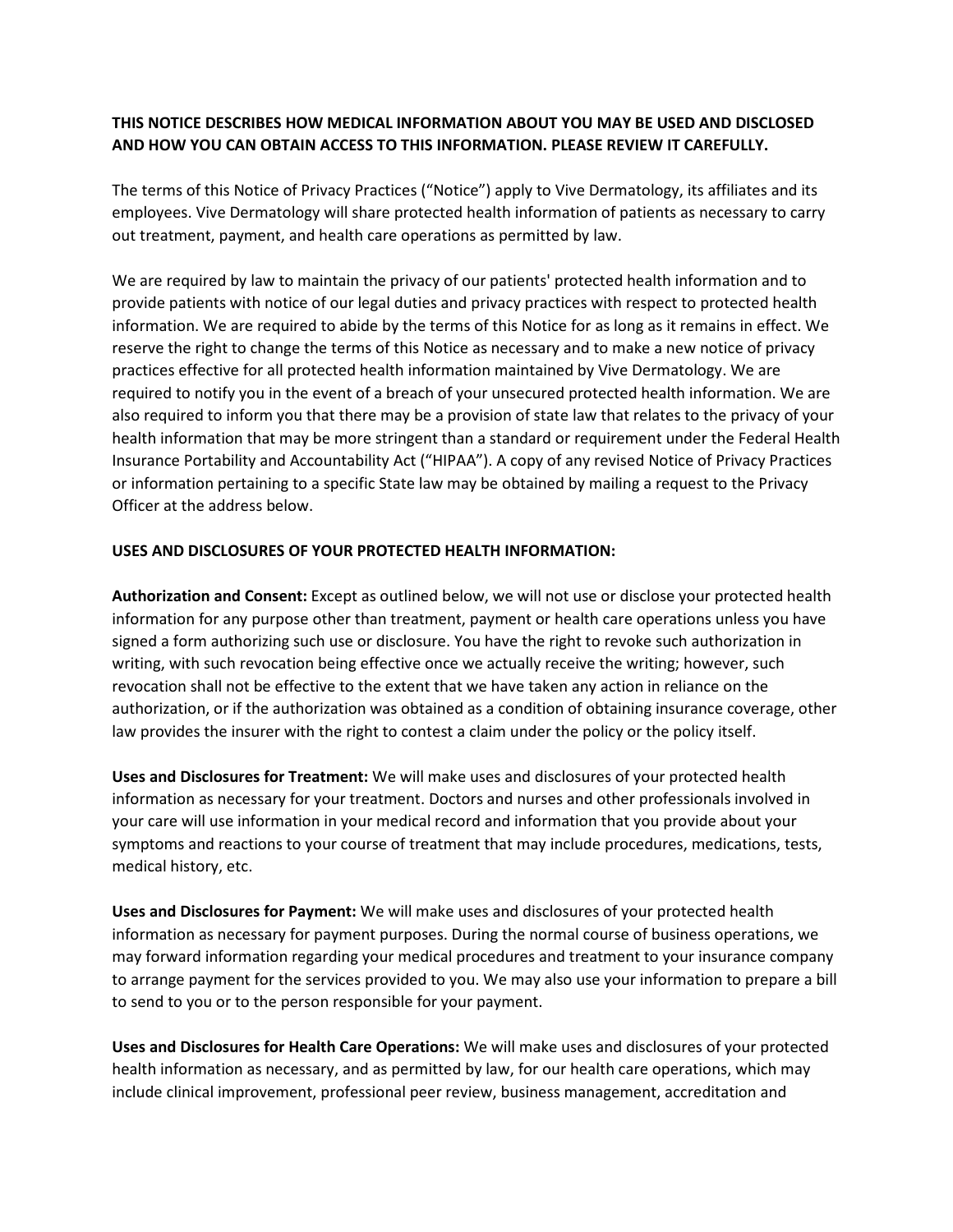licensing, etc. For instance, we may use and disclose your protected health information for purposes of improving clinical treatment and patient care.

**Individuals Involved In Your Care:** We may from time to time disclose your protected health information to designated family, friends and others who are involved in your care or in payment of your care in order to facilitate that person's involvement in caring for you or paying for your care. If you are unavailable, incapacitated, or facing an emergency medical situation and we determine that a limited disclosure may be in your best interest, we may share limited protected health information with such individuals without your approval. We may also disclose limited protected health information to a public or private entity that is authorized to assist in disaster relief efforts in order for that entity to locate a family member or other persons that may be involved in some aspect of caring for you.

**Business Associates:** Certain aspects and components of our services are performed through contracts with outside persons or organizations, such as auditing, accreditation, outcomes data collection, legal services, etc. At times it may be necessary for us to provide your protected health information to one or more of these outside persons or organizations who assist us with our health care operations. In all cases, we require these associates to appropriately safeguard the privacy of your information.

**Appointments and Services:** We may contact you to provide appointment updates or information about your treatment or other health-related benefits and services that may be of interest to you. You have the right to request and we will accommodate reasonable requests by you to receive communications regarding your protected health information from us by alternative means or at alternative locations. For instance, if you wish appointment reminders to not be left on voice mail or sent to a particular address, we will accommodate reasonable requests. With such request, you must provide an appropriate alternative address or method of contact. You also have the right to request that we not send you any future marketing materials and we will use our best efforts to honor such request. You must make such requests in writing, including your name and address, and send such writing to the Privacy Officer at the address below.

**Research:** In limited circumstances, we may use and disclose your protected health information for research purposes. In all cases where your specific authorization is not obtained, your privacy will be protected by strict confidentiality requirements applied by an Institutional Review Board which oversees the research or by representations of the researchers that limit their use and disclosure of your information.

**Fundraising:** We may use your information to contact you for fundraising purposes. We may disclose this contact information to a related foundation so that the foundation may contact you for similar purposes. If you do not want us or the foundation to contact you for fundraising efforts, you must send such request in writing to the Privacy Officer at the address below.

**Other Uses and Disclosures:** We are permitted and/or required by law to make certain other uses and disclosures of your protected health information without your consent or authorization for the following:

• Any purpose required by law;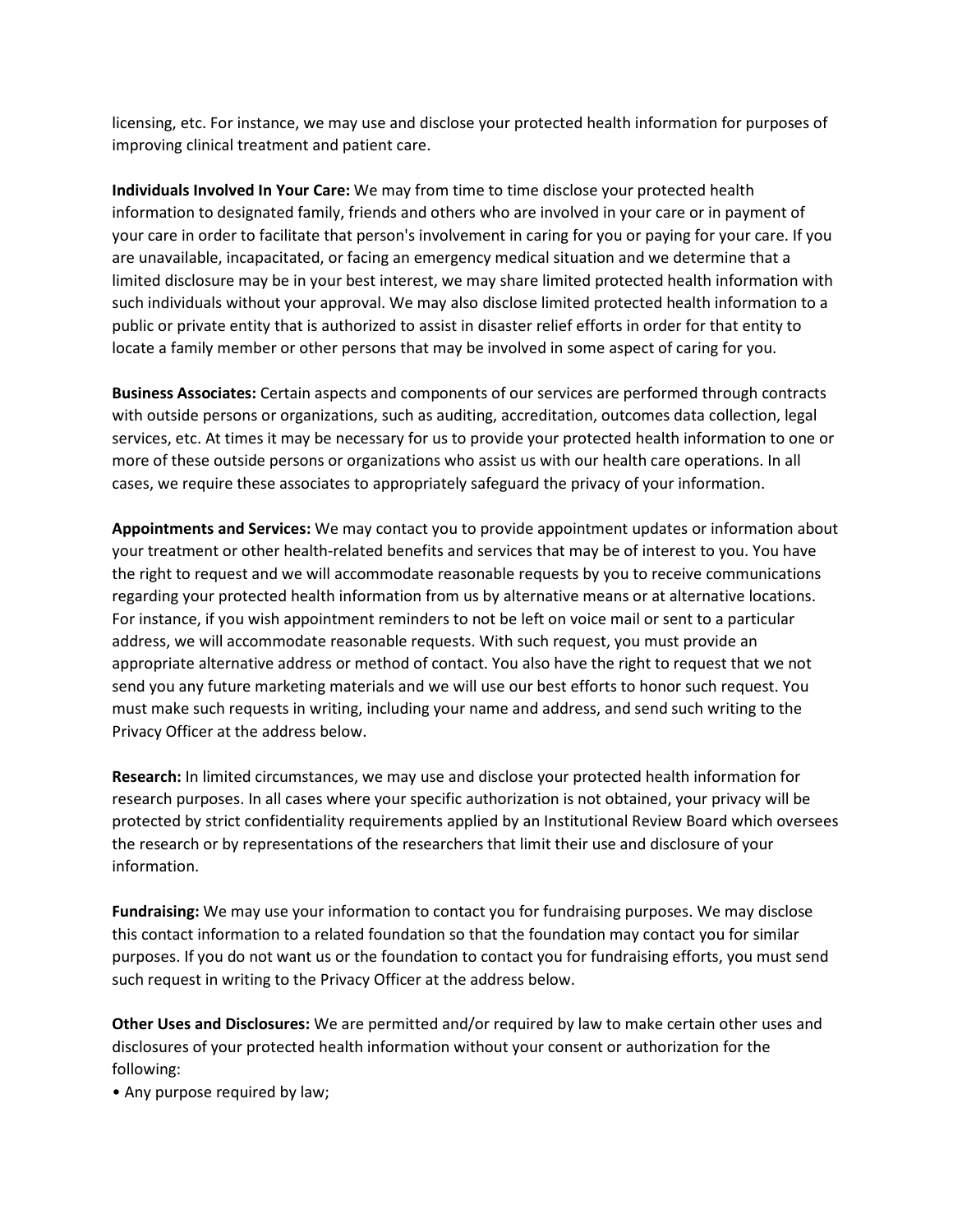• Public health activities such as required reporting of immunizations, disease, injury, birth and death, or in connection with public health investigations;

• If we suspect child abuse or neglect; if we believe you to be a victim of abuse, neglect or domestic violence;

• To the Food and Drug Administration to report adverse events, product defects, or to participate in product recalls;

- To your employer when we have provided health care to you at the request of your employer;
- To a government oversight agency conducting audits, investigations, civil or criminal proceedings;
- Court or administrative ordered subpoena or discovery request;

• To law enforcement officials as required by law if we believe you have been the victim of abuse, neglect or domestic violence. We will only make this disclosure if you agree or when required or authorized by law;

- To coroners and/or funeral directors consistent with law;
- If necessary to arrange an organ or tissue donation from you or a transplant for you;
- If you are a member of the military, we may also release your protected health information for national security or intelligence activities; and
- To workers' compensation agencies for workers' compensation benefit determination.

## DISCLOSURES REQUIRING AUTHORIZATION:

**Psychotherapy Notes:** We must obtain your specific written authorization prior to disclosing any psychotherapy notes unless otherwise permitted by law. However, there are certain purposes for which we may disclose psychotherapy notes, without obtaining your written authorization, including the following: (1) to carry out certain treatment, payment or healthcare operations (e.g., use for the purposes of your treatment, for our own training, and to defend ourselves in a legal action or other proceeding brought by you), (2) to the Secretary of the Department of Health and Human Services to determine our compliance with the law, (3) as required by law, (4) for health oversight activities authorized by law, (5) to medical examiners or coroners as permitted by state law, or (6) for the purposes of preventing or lessening a serious or imminent threat to the health or safety of a person or the public.

**Genetic Information:** We must obtain your specific written authorization prior to using or disclosing your genetic information for treatment, payment or health care operations purposes. We may use or disclose your genetic information, or the genetic information of your child, without your written authorization only where it would be permitted by law.

**Marketing:** We must obtain your authorization for any use or disclosure of your protected health information for marketing, except if the communication is in the form of (1) a face-to-face communication with you, or (2) a promotional gift of nominal value.

**Sale of Protected Information:** We must obtain your authorization prior to receiving direct or indirect remuneration in exchange for your health information; however, such authorization is not required where the purpose of the exchange is for:

• Public health activities;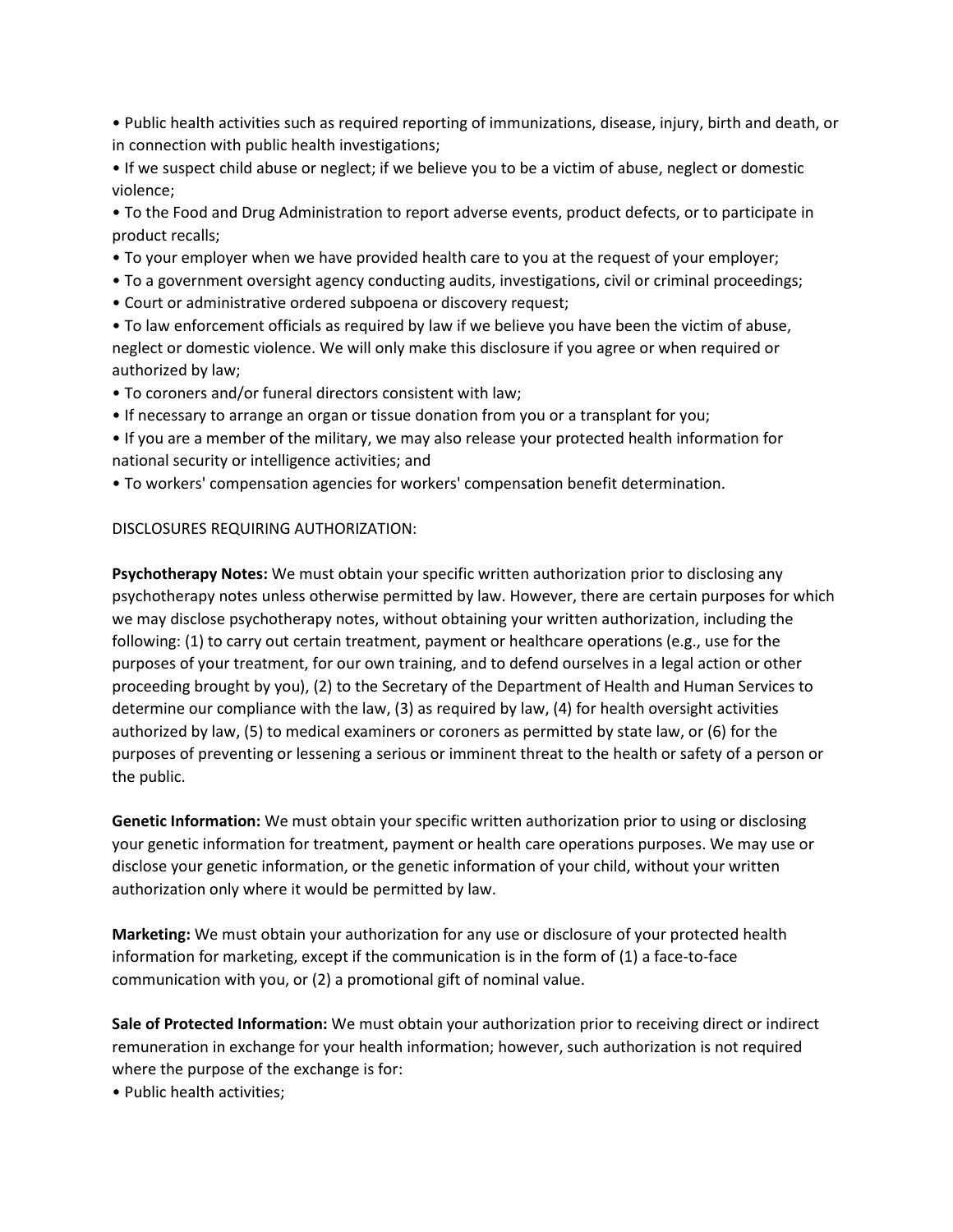• Research purposes, provided that we receive only a reasonable, cost-based fee to cover the cost to prepare and transmit the information for research purposes;

• Treatment and payment purposes;

• Health care operations involving the sale, transfer, merger or consolidation of all or part of our business and for related due diligence;

• Payment we provide to a business associate for activities involving the exchange of protected health information that the business associate undertakes on our behalf (or the subcontractor undertakes on behalf of a business associate) and the only remuneration provided is for the performance of such activities;

- Providing you with a copy of your health information or an accounting of disclosures;
- Disclosures required by law;

• Disclosures of your health information for any other purpose permitted by and in accordance with the Privacy Rule of HIPAA, as long as the only remuneration we receive is a reasonable, cost-based fee to cover the cost to prepare and transmit your health information for such purpose or is a fee otherwise expressly permitted by other law; or

• Any other exceptions allowed by the Department of Health and Human Services.

## **RIGHTS THAT YOU HAVE REGARDING YOUR PROTECTED HEALTH INFORMATION:**

**Access to Your Protected Health Information:** You have the right to copy and/or inspect much of the protected health information that we retain on your behalf. For protected health information that we maintain in any electronic designated record set, you may request a copy of such health information in a reasonable electronic format, if readily producible. Requests for access must be made in writing and signed by you or your legal representative. You may obtain a "Patient Access to Health Information Form" from the front office person. You will be charged a reasonable copying fee and actual postage and supply costs for your protected health information. If you request additional copies you will be charged a fee for copying and postage.

**Amendments to Your Protected Health Information:** You have the right to request in writing that protected health information that we maintain about you be amended or corrected. We are not obligated to make requested amendments, but we will give each request careful consideration. All amendment requests, must be in writing, signed by you or legal representative, and must state the reasons for the amendment/correction request. If an amendment or correction request is made, we may notify others who work with us if we believe that such notification is necessary. You may obtain an "Amendment Request Form" from the front office person or individual responsible for medical records.

**Accounting for Disclosures of Your Protected Health Information:** You have the right to receive an accounting of certain disclosures made by us of your protected health information after April 14, 2003. Requests must be made in writing and signed by you or your legal representative. "Accounting Request Forms" are available from the front office person or individual responsible for medical records. The first accounting in any 12-month period is free; you will be charged a fee for each subsequent accounting you request within the same 12-month period. You will be notified of the fee at the time of your request.

**Restrictions on Use and Disclosure of Your Protected Health Information:** You have the right to request